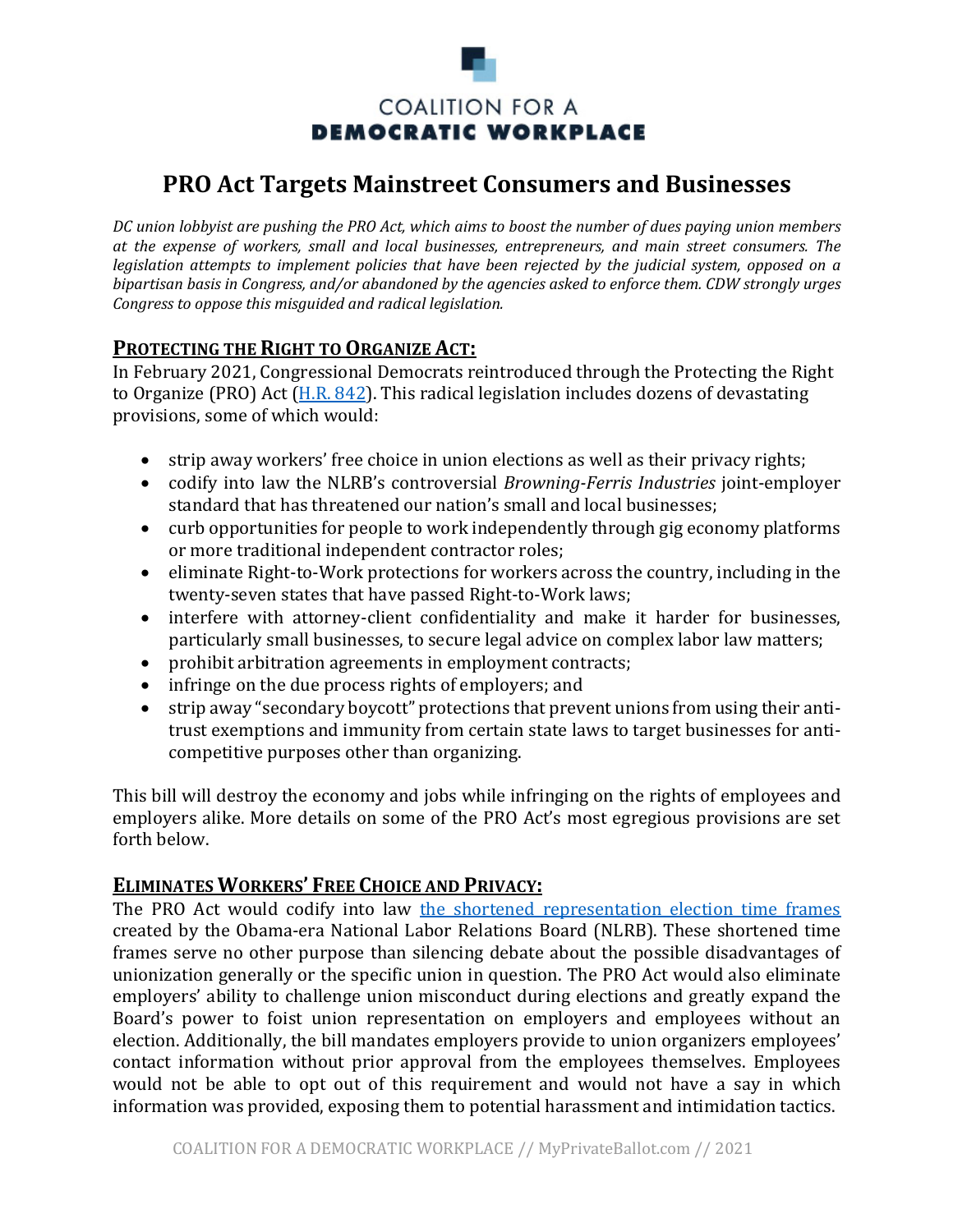

# **CODIFIES THE DAMAGING JOINT-EMPLOYER STANDARD:**

The PRO Act would codify into law the NLRB's controversial 2015 *Browning-Ferris Industries* (*BFI*) decision that expanded and muddled the standard for determining when two separate entities are "joint-employers" under the National Labor Relations Act (NLRA). Jointemployers are mutually responsible for labor violations committed against the jointly employed workers as well as bargaining obligations with respect to those workers. The *BFI* decision overturned decades of established labor law and undermined the relationships between nearly every contractual relationship, from the franchise model to those between contractors and subcontractors and suppliers and vendors. The *BFI* standard also hampered businesses' efforts to encourage "corporate responsibility" among franchisees, contractors, and vendors to the detriment of workers and consumers. *BFI* has cast a cloud of uncertainty over business models that have created millions of jobs and allowed hundreds of thousands of individuals to achieve the American Dream of owning their own small business.

#### **LIMITS OPPORTUNITY FOR THE SELF-EMPLOYED AND GIG ECONOMY:**

The PRO Act would import into the NLRA the California Supreme Court's recently adopted and failed "ABC test" to determine whether a worker is an employee or an independent contractor. The ABC test makes it very difficult to qualify as an independent contractor; the change will, therefore, result in many workers losing independent contractor status and the freedom and flexibility that comes with it, such as determining their own hours, what work they choose to do, and how they perform that work. This is at odds with what independent contractors actually want; many of them, especially those in the gig economy, choose independent work because of the flexibility and autonomy it offers. Additionally, the conversion of gig economy workers to employees will likely result in consumers losing the ability to meet their on-demand needs through such application-based companies, damaging the burgeoning and innovative gig economy as well as the US economy as a whole.

#### **IMPOSES GOVERNMENT CONTROL OVER PRIVATE CONTRACTS:**

The PRO Act includes a provision that would eliminate freedom of contract by mandating compulsory, binding arbitration on employers and employees if they cannot reach a collective bargaining agreement within the first 120 days of negotiations. Under the PRO Act an arbitrator, who would be unfamiliar with the business' operations, would impose terms that are binding upon both parties, even if one or both find those terms unacceptable. Employees are not even provided with the opportunity to vote on whether they approve of their new contract. Furthermore, employers have very limited avenues for redress if they cannot afford the terms imposed. Thus, if an arbitrator miscalculates what wages or benefits the company can afford or forces the company into failing multiemployer pension plans, the employer may simply be forced out of business. In fact, binding arbitration in the public sector has been **blamed** for multiple municipal bankruptcies and for fueling the public sector pension crisis. Many states and municipalities have taken steps to eliminate or curb arbitrator authority in the wake of fiscally irresponsible arbitrator decisions. While courts and arbitrators are equipped to settle legal disputes, they lack the expertise and the intimate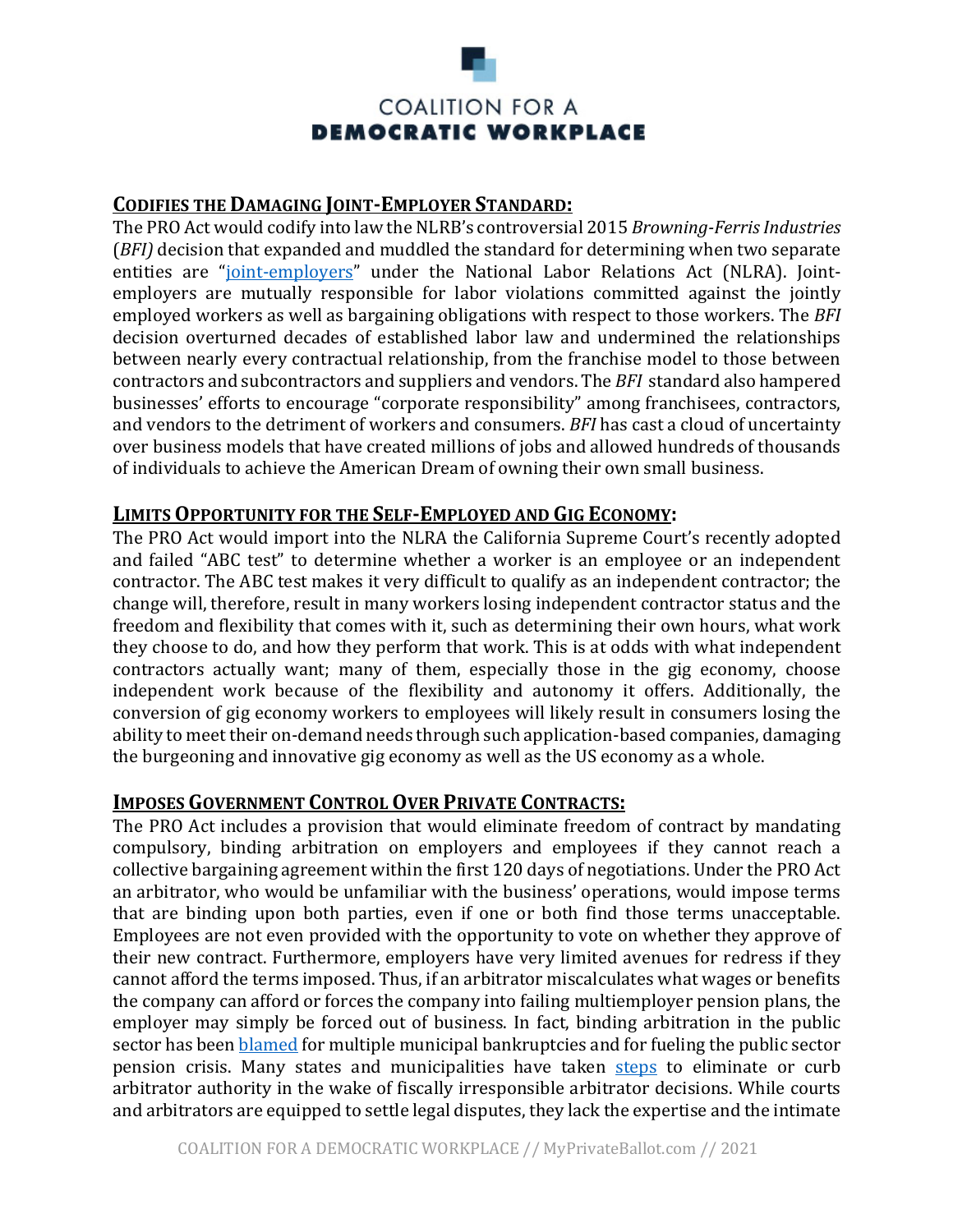

knowledge of a business' operations to objectively evaluate a business' otherwise lawful position on contract terms. Moreover, government control of contract terms runs counter to the intent of the NLRA as evidenced by the following statement by the Senate Committee on Education and Labor at the time the NLRA was passed:

The committee wishes to dispel any possible false impression that this bill is designed to *compel the making of agreements or to permit governmental supervision of their terms.* It must be stressed that the duty to bargain collectively does not carry with it the duty to reach an agreement, because the essence of collective bargaining is that either party shall be free to decide whether proposals made to it are satisfactory.

# **BREACHES ATTORNEY-CLIENT CONFIDENTIALITY:**

The PRO Act would amend federal law to include many of the provisions of the Department of Labor's (DOL) failed 2016 "persuader" regulation under the Labor-Management Reporting and Disclosure Act (LMRDA), despite the fact that the regulation was enjoined by a federal court and formally rescinded by DOL in July 2018. Like the persuader rule the PRO Act would force a breach of attorney-client confidentiality and make it more difficult for employers to access legal counsel or other expert advice on complex labor and employee relations issues during union organizing drives. The court that struck down the rule found it "defective to its core," because it entirely eliminated the LMRDA's "advice" exemption and required the disclosure of a "great deal of advice that is actually protected from disclosure"; "undermine[d] the attorney-client relationship and the confidentiality of that relationship"; and was "vague and impossible to apply". Many stakeholders expressed strong disapproval during the rulemaking process, including the American Bar Association (ABA), which repeatedly voiced its opposition to the proposal. The ABA specifically noted that it "was not taking sides on a union-versus-management dispute;" its "sole objective" was to defend "the confidential client-lawyer relationship by reversing a rule that imposes unjustified and intrusive burdens on lawyers, law firms and their clients."

# **STRIPS AWAY EMPLOYEES' RIGHT-TO-WORK PROTECTIONS:**

The PRO Act would amend Section  $14(b)$  of the NLRA to require all employees contribute fees to a labor organization, essentially invalidating all Right-to-Work laws across the country, including in the twenty-seven states whose populations and representatives voted for and implemented such laws. This provision deprives workers nationwide of their right to choose whether or not to fund union activity, eliminating individuals' freedom of (and from) association.

#### **BRINGS COERCION, PICKETING, AND BOYCOTTS INTO THE HOME AND ONTO MAIN STREET:**

The PRO Act would rescind all NLRA restrictions that currently make it unlawful for unions to impose economic injury on neutral third parties that are not involved in an underlying labor dispute, including consumers, companies, or other unions that do business with the company involved in the dispute. The existing restrictions against "secondary" coercion were adopted by Congress in 1947, and were strengthened by Congress in 1959, after unions